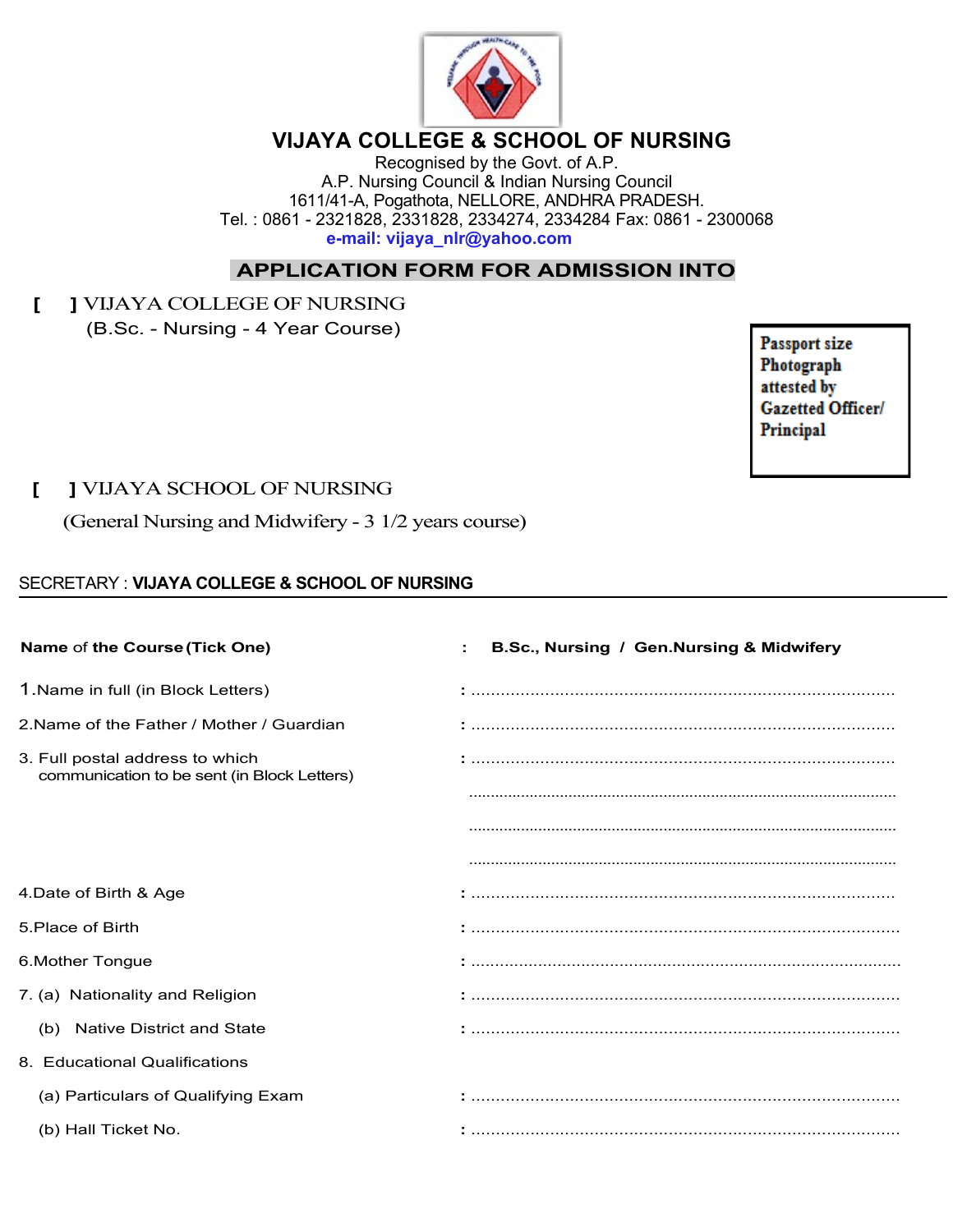| (c) Month & year of Passing                                                                                                                                                                                                         |                                                         |
|-------------------------------------------------------------------------------------------------------------------------------------------------------------------------------------------------------------------------------------|---------------------------------------------------------|
| the qualifying examination                                                                                                                                                                                                          | : Month:  Year:                                         |
| (d) Marks obtained in S.S.C                                                                                                                                                                                                         |                                                         |
| (e) Marks obtained in Intermediate<br>or Equivalent Examination                                                                                                                                                                     |                                                         |
| 9. Name and address of two persons                                                                                                                                                                                                  |                                                         |
| relatives for reference. If the candidate                                                                                                                                                                                           |                                                         |
| has been previously employed one of                                                                                                                                                                                                 |                                                         |
| these should be from the last employer.                                                                                                                                                                                             |                                                         |
|                                                                                                                                                                                                                                     |                                                         |
| 10. Registration fee in favour of Secretary                                                                                                                                                                                         |                                                         |
| 11. Whether the candidate belongs to<br>Backward Class/ Scheduled Caste/ Scheduled<br>Tribe declare by the Govt. of Andhra Pradesh<br>as such if so, please specify the category.<br>Evidence to be produced in the latest proforma | <b>BC</b><br>$\mathsf{C}$<br>ST A<br>B.<br>C<br>D<br>OC |
| issued by the Social Welfare Dept.<br>12. Specify the State and District                                                                                                                                                            |                                                         |

#### **DECLARATION**

I hereby solemnly and sincerely affirm that the statement made and information furnished by me in the application form and also in the enclosures thereto submitted by me are true and correct. I have not kept any information secret. Should it however be found that any information furnished therein is false, incorrect or untrue in material particulars, I realize that my selection or admission to the course is liable to be canceled and I am liable to criminal prosecution. Further I also agree to **forgo my seat in the Training Institute unconditionally. If selected for training I am prepared to pay the fees in full and abide by the RULES and REGULATIONS of the Institute.**

**Signature of the Applicant.**

I have fully read the information furnished by my daughter / ward and affirm that it is true and if it is proved that the. **information was fraudulent, I am liable to be prosecuted.**

**Date:**

**Place: Signature of the Father/Guardian** (Guardian if father not alive)

**Note: No application will be entertained unless the declaration is signed by candidate and Parent / Guardian. (Guardian, if Father is not alive)**